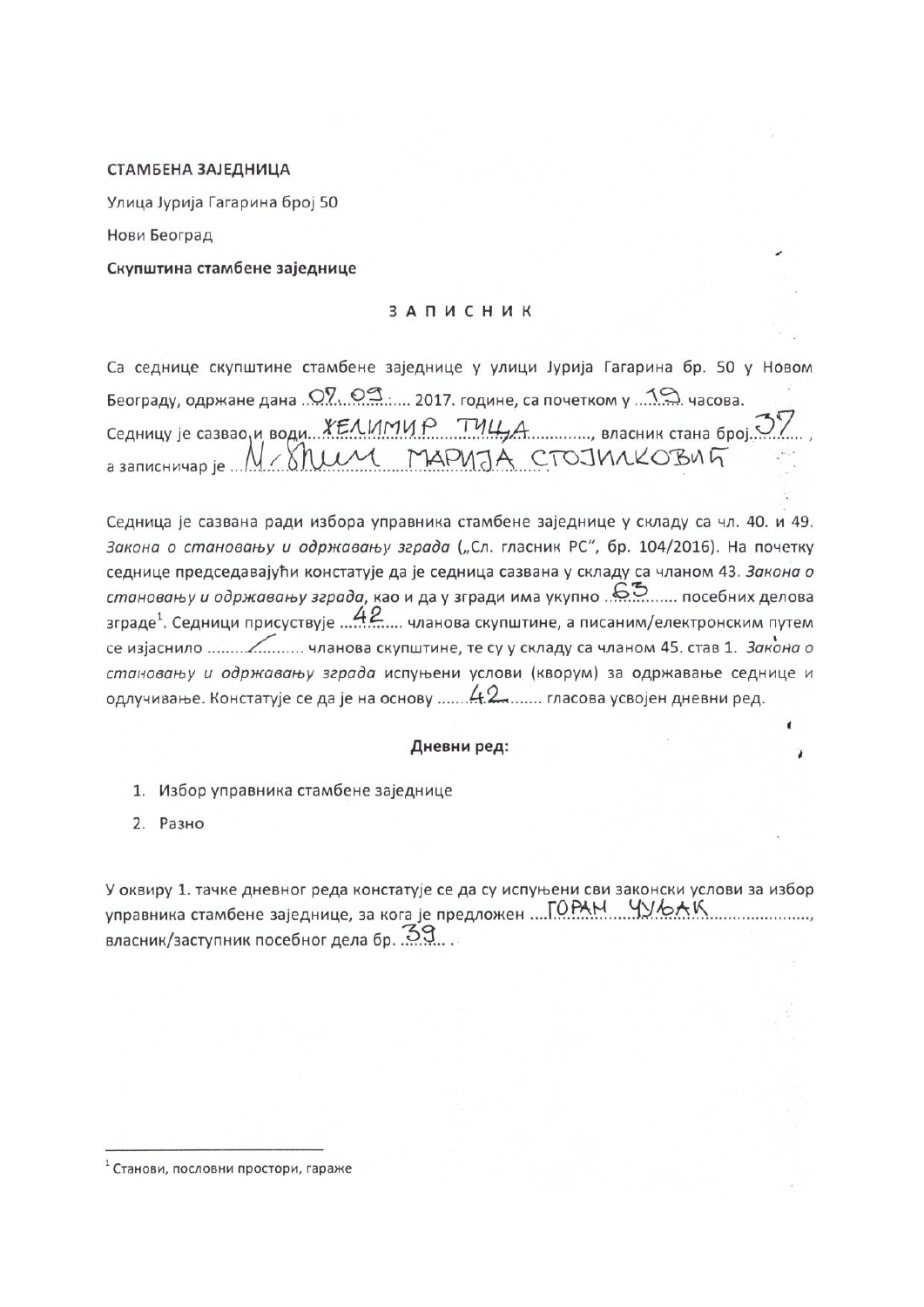Након гласања чланова скупштине, скупштина стамбене заједнице доноси:

## **ОДЛУКУ**

За управника стамбене заједнице у ул. Јурија Гагарина бр. 50 је изабран FOPAH YYOAK 0602960710312 (UME U SPESSIME,  $JM5T$ власник/заступник посебног дела бр. .............. заједнице. Ова одлука ступа на снагу даном доношења.

Председавајући скупштине стамбене заједнице Записничар I Thum<br>TAPUJA CTOJULKOBUT WERHAMP TULHA

Саставни део записника и одлуке су потписи власника посебних делова зграде \*Записник мора да садржи потписе обичне већине власника од укупног броја свих посебних делова зграде.

| Бр. Посебни део | Име и презиме                                | Потпис власника |
|-----------------|----------------------------------------------|-----------------|
|                 | 1. CTAH 6p. 01 2enut MAHTO                   | V. Jerrit       |
|                 | 2. CTaH 6p. 02 Kesegic Bosson Terest Blaque  |                 |
|                 | 3. CTAH 6p. 03 $A/\lambda$ GURLALI STO) Kill |                 |
|                 |                                              |                 |
|                 |                                              |                 |
|                 | 6. CTaH 6p. 06 XUBOPAA AYKUK                 |                 |
|                 | 7. CTAH 6p. 07 Jolencya Cenander             |                 |
|                 | 8. CTAH 6p. 08 CABA ALEXCUT And Know CORN    |                 |
|                 | 9. CTAH Op. 09 A 5 AHCKU FORVIC              |                 |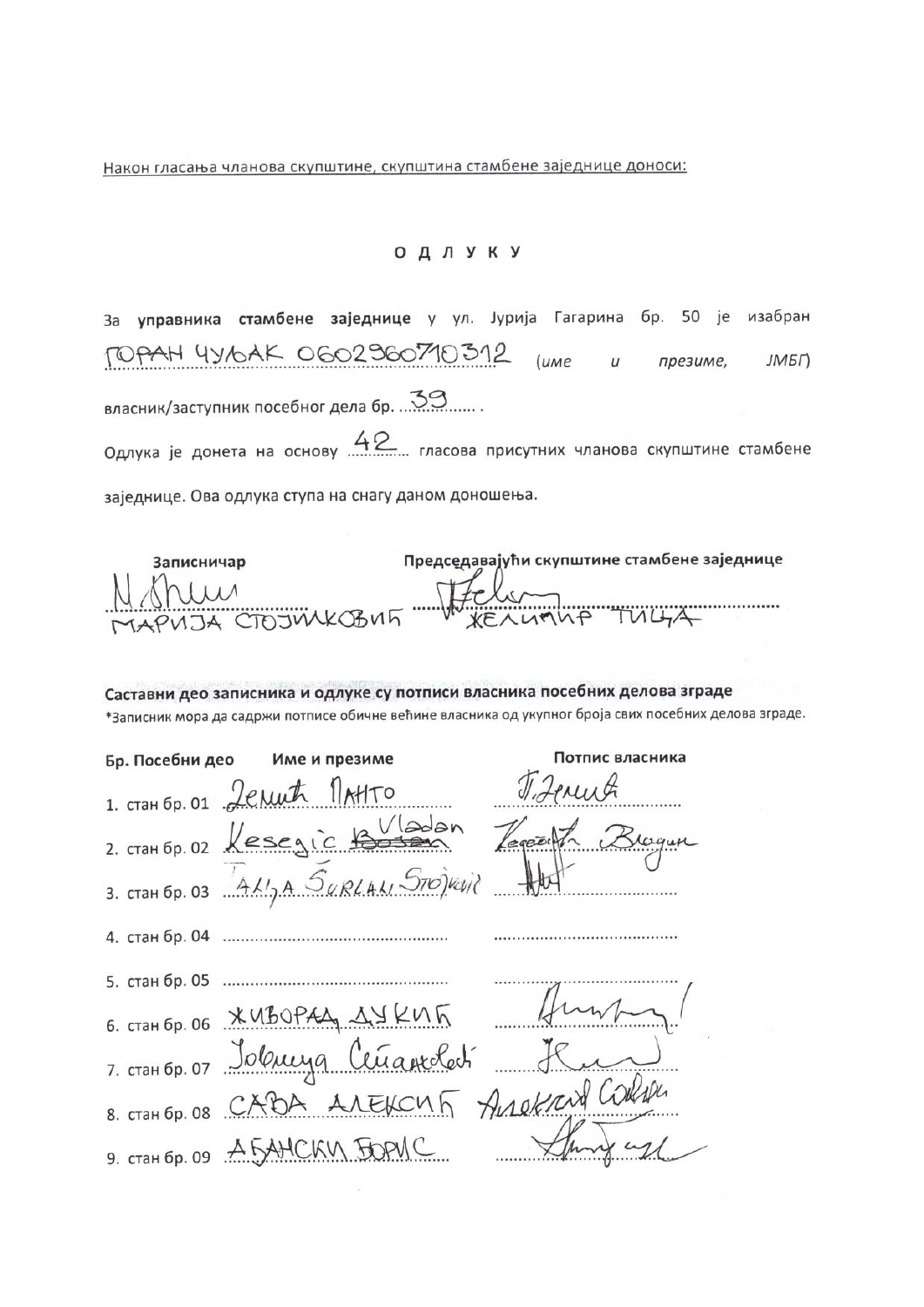$SIMC$  $\overline{1}$ 10. CTAH 6p. 10 S.N.C.2 A17 11. CTaH 6p. 11  $M444776V71c'$ н bp. 12 13. CTAH 6p. 13 354EBULT PAAMUL 14. cTaH 6p. 14 15. CTAH 6p. 15 CAAge Queenslath 16. CTAH 6p. 16 EVBHA TACEBCKH 17. CTAH 6p. 17  $JLICMJLOS$ 18. стан бр. 18  $6P$ All  $\sim$  1  $00041401$ 19. стан бр. 19  $30P$ АН ЧУКИЛ 20. cTSH 6p. 20 . 21. стан бр. 21 ...................... 22. CTaH 6p. 22  $40M$ 23. CTAH 6p. 23  $TA5P$   $MFA$ 24. cTaH 6p. 24 . 25. стан бр. 25 .................. 26. ctah 6p. 26  $. 7007C$ 27. cTaH 6p. 27 . 28. стан бр. 28 НАТАША СТ Nataja Spalic 29. CTAH 6p. 29 STRVD 248510 30. CTAH 6p. 30  $(76)$  $K$  $S$ sA 31. cTaH 6p. 31.. 32. стан бр. 32 ДРАГА ЗДРАВКОВИГ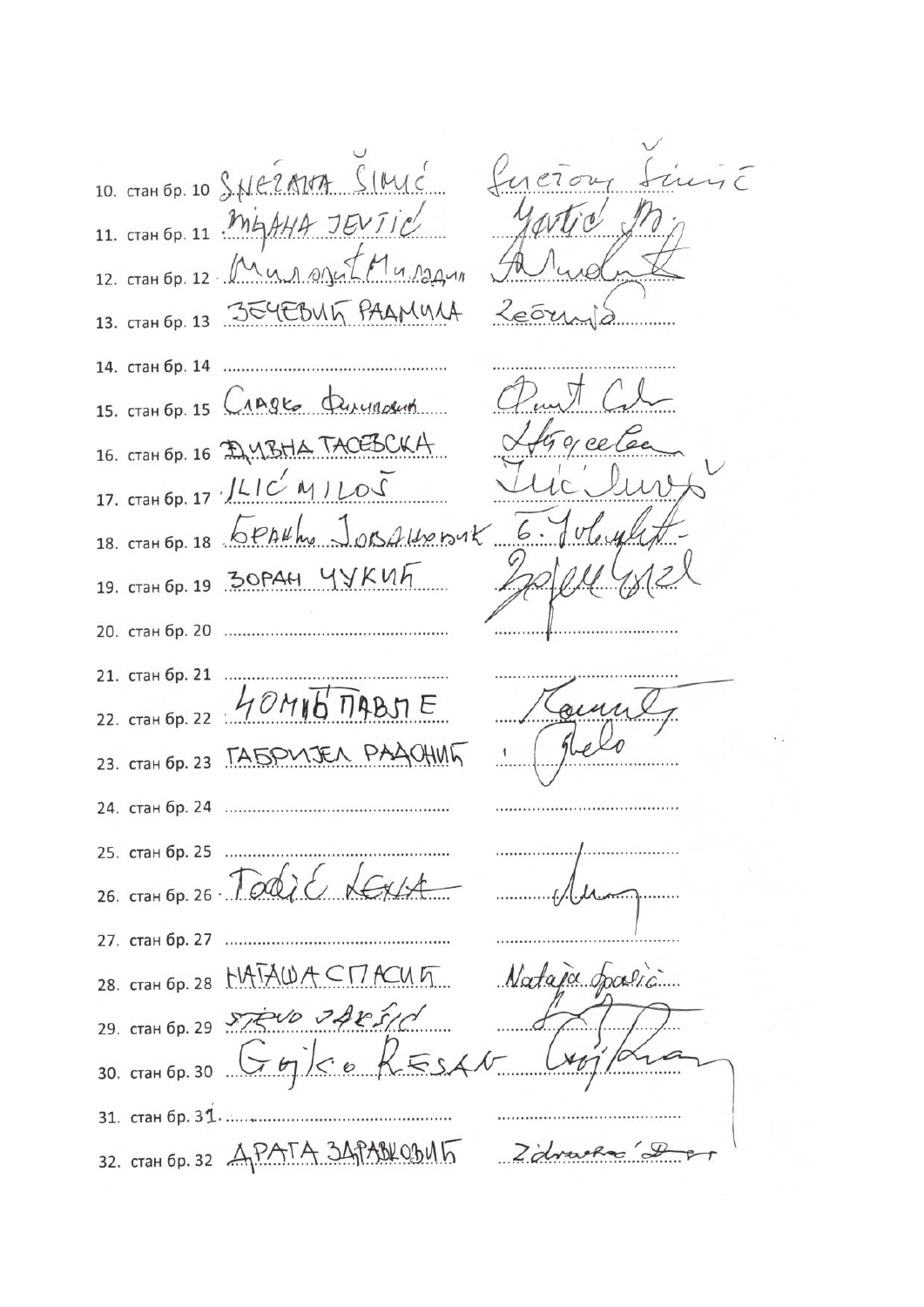33. стан бр. 33  $\overline{100}$ АЛОД 30 $\rho$ АН 35. стан бр. 35 ..... 36. CTAH 6p. 36 Klolouli 37. стан бр. 37 Г. СА Z EL  $1 M14$ 39. стан бр. 39 ЈОСИПА ЧУЉАК Pop Boxo 41. стан бр. 41 ДАНИЦА ВАЛОВАНОВИЯ 42. стан бр. 42. АНТУН ХИ 43. CTAH 6p. 43 - MVILKA PAPKODULT 45. стан бр. 45 ДУШАН СТЈЕПДНОВИГ 46. СТАН бр. 46 АНКА КОСТОВИТ 49. стан бр. 49 Душица  $5$ оки $\overline{6}$ 50. CTAH 6p. 50 11 jfen Levie 51. стан бр. 51 ВОЗИСЛАВ НУЗИК 52. CTaH 6p. 52 APATAH JOBAH 54. CTAH 6p. 54 POMAH MPAK